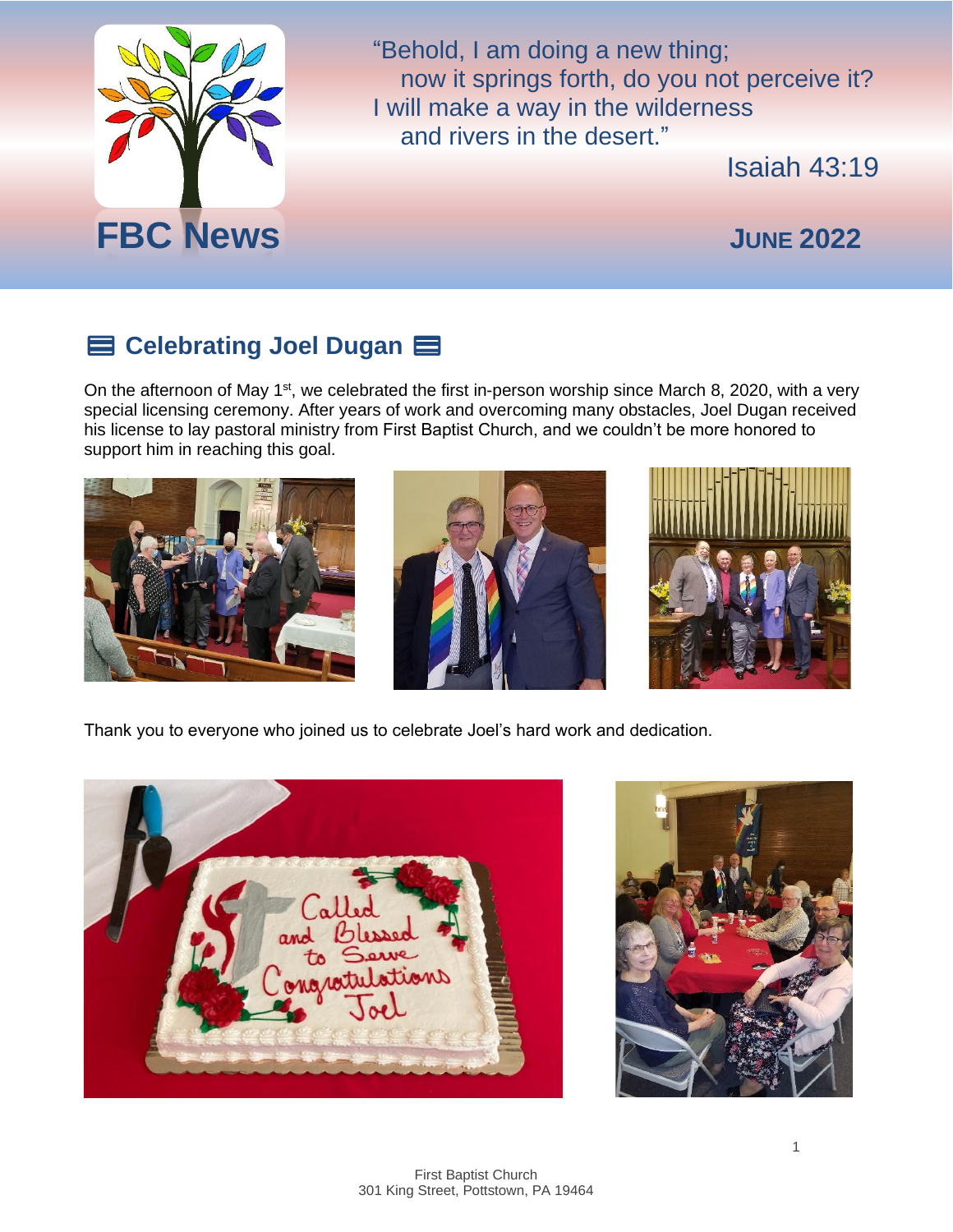## **So much stuff!**

What a day we had! On April 30<sup>th</sup>, members gathered at FBC for a Clean Up/Clean Out day, and we really did it!

We:

- Gave older electronics to members of our community.
- Sent old school desks to auction. (Thank you, Rick Unruh!)
- Gave furniture and pictures to members of our community.
- Sent many, many dishes to the Liberty Thrift Store. (Thank you, Jeanne Petrosky!)
- Started sorting through lots of music and educational materials.
- Filled an entire dumpster!



In fact, we did so much that we even ended up canceling the Clean Up/Clean Out day on May 14<sup>th</sup>. But don't worry…we'll have more chances to jump in and help as we work to Save, Repurpose, and Recycle. Stay tuned!

# **Let's Get Together!**

## **Celebrating Fellowship and Communion on the First Sunday Each Month**

On the first Sunday of each month, we will meet at 10:30am on Zoom for a prayer service, and then we'll gather in person, later in the day, to enjoy each other's company! There will be food, devotions, and communion as we celebrate table fellowship with one another! Join us and invite another!

#### **June 5th at 5pm: Pentecost**

Join us for friends in fellowship meal, devotions, and communion. Please RSVP to the church office so we know how much food to order. Bring a friend!

#### **July 3rd at 3pm: Ice cream Social**

Join us for make your own sundaes, devotions, and communion.

**Aug 7th at 12pm: Picnic and Pool Party** at the Forrest's House

Come eat, swim, talk and enjoy each other's company.

### **What's Happening at FBC!**

Check out these upcoming events! Visit us online to find links at [www.FBCPottstown.org.](http://www.fbcpottstown.org/)

- 
- May 22<sup>nd</sup> at 9:15pm Podcast Study "Understanding Jesus"
- May 22<sup>nd</sup> at 10:30am Worship on Zoom
- May  $22<sup>nd</sup>$  at 11:30am Congregational Meeting (immediately following worship online)
	- May 24<sup>th</sup> at 4:30pm Training at LGBT Center of Greater Reading
- May 26<sup>th</sup> at 4pm Save, Repurpose, Recycle Team Meeting